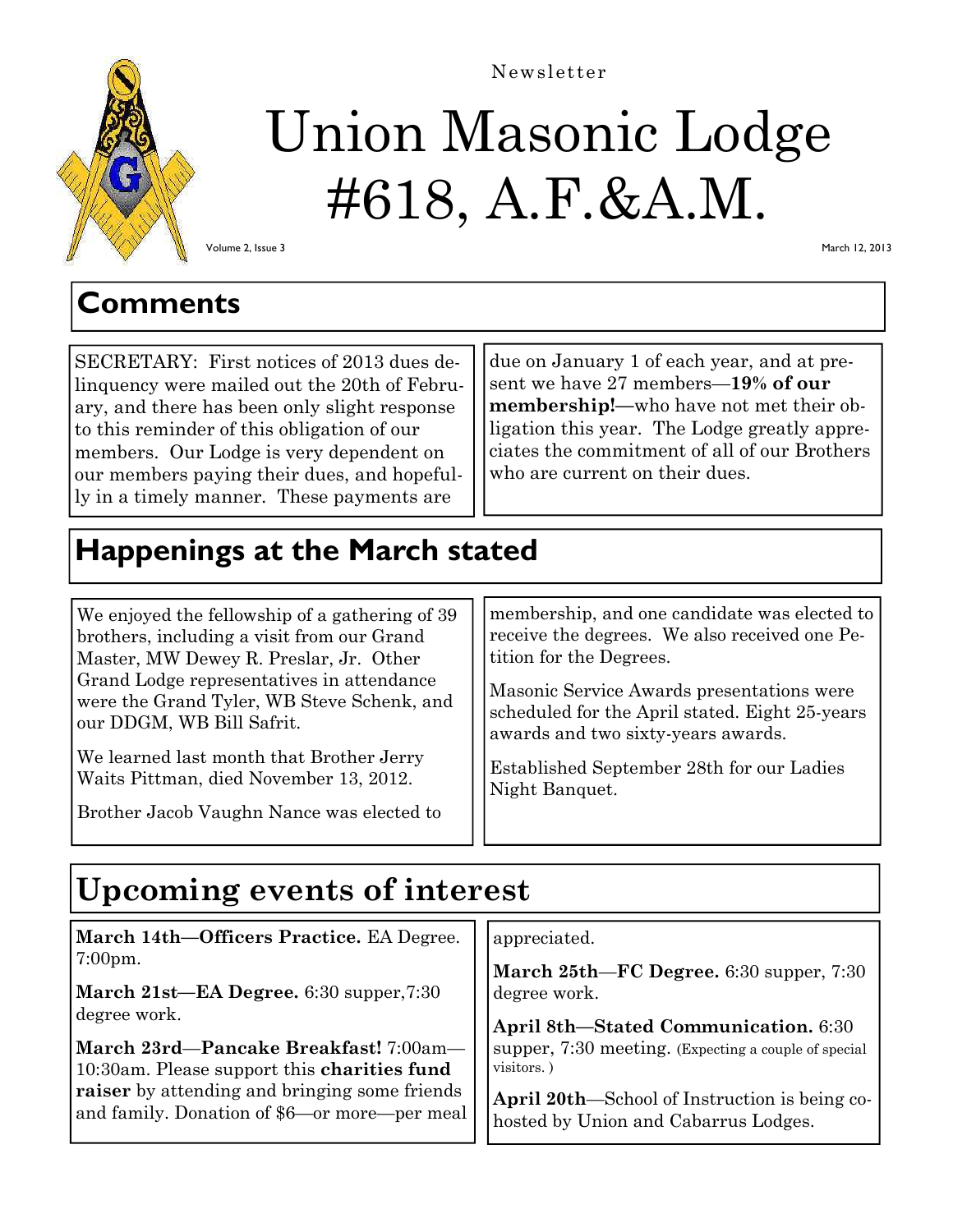| 81 03/20/1931 JAMES H. JEF-<br><b>AGE/BIRTH DATE REPORT</b><br>(sorted by age)<br><b>FERS</b><br>Age Birth Date Name<br>79 03/17/1933 CHARLES W.<br>86 03/29/1926 FRANKLIN R.<br><b>FURR</b><br><b>WALTIMYER</b><br>68 03/31/1944 JOSEPH G. CUTH-<br>84 03/01/1929 BAYNE W.<br><b>BERTSON</b><br>LEFLER JR | 61 03/20/1951 BUFORD E. FAN-<br><b>NON</b><br>60 03/30/1952 THOMAS M.<br><b>BLYTHE</b><br>52 03/09/1960 EARL E. SNEED |
|------------------------------------------------------------------------------------------------------------------------------------------------------------------------------------------------------------------------------------------------------------------------------------------------------------|-----------------------------------------------------------------------------------------------------------------------|
|------------------------------------------------------------------------------------------------------------------------------------------------------------------------------------------------------------------------------------------------------------------------------------------------------------|-----------------------------------------------------------------------------------------------------------------------|

# **April Birthdays (by age)**

| <b>AGE / BIRTH DATE REPORT</b>                | 72 04/09/1940 LEON E. SNIDER                | 52 04/04/1960 EDWARD W.                                   |
|-----------------------------------------------|---------------------------------------------|-----------------------------------------------------------|
| (sorted by age)<br><b>Age Birth Date Name</b> | 71 04/26/1941 ROGER D. LONG                 | <b>GREENE</b>                                             |
| 97 04/02/1915 LEVI J. GANN                    | 65 04/29/1947 GARY D.<br><b>HARTSELL</b>    | 52 04/26/1960 TAB G. MORRISON<br>51 04/03/1961 RUSSELL N. |
| 84 04/24/1928 THOMAS A.<br><b>JOYNER</b>      | 58 04/09/1954 RICKY L. RUSHING              | <b>DRAKE</b>                                              |
| 79 04/21/1933 ROBERT L. LIT-                  | 55 04/04/1957 JOHNNY SMITH                  | 45 04/14/1967 SCOTT M. WHIT-<br><b>LEY</b>                |
| TLE                                           | 55 04/08/1957 JERRY L. BENNETT              | 43 04/28/1969 MARTY Y. BEN-                               |
| 73 04/21/1939 HOWARD L.<br><b>JONES</b>       | 54 04/24/1958 CHARLES T. SMITH              | <b>TON</b>                                                |
| 72 04/03/1940 ARNOLD J. PRICE                 | 54 04/30/1958 BRADFORD S.<br><b>REITZEL</b> | 41 04/26/1971 THOMAS L. NASH<br>JR                        |

# **Of Masonic Interest (Ancient Landmarks of Freemasonry. Source: MasonicWorld.com)**

## **25 LANDMARKS OF FREEMASONRY(21—23)**

## LANDMARK TWENTY-FIRST

It is a Landmark, that a "BOOK OF THE LAW" shall constitute an indispensable part of the furniture of every Lodge. I say advisedly, a Book of the Law, because it is not absolutely required that everywhere the Old and New Testaments shall be used. The "Book of the Law" is that volume which, by the religion of the country, is believed to contain the revealed will of the Grand Architect of the Universe. Hence, in all Lodges in Christian countries, the Book of the Law is composed of the Old and New Testaments; in a country where Judaism was the prevailing faith, the Old Testament alone would be sufficient; and in Mohammedan countries, and among Mohammedan Freemasons, the Koran might be substituted. Freemasonry does not attempt to interfere with the peculiar religious faith of its disciples, except so far as relates to the belief in the existence of God, and what necessarily results from that belief. The Book of the Law is to the speculative Freemason his spiritual Trestle-board; without this he cannot labor; whatever he believes to be the revealed will of the Grand Architect constitutes for him this spiritual Trestle-board, and must ever be before him in his hours of speculative labor, to be the rule and guide of his conduct. The Landmark, therefore, requires that a Book of the Law, a religious code of (continued on p3)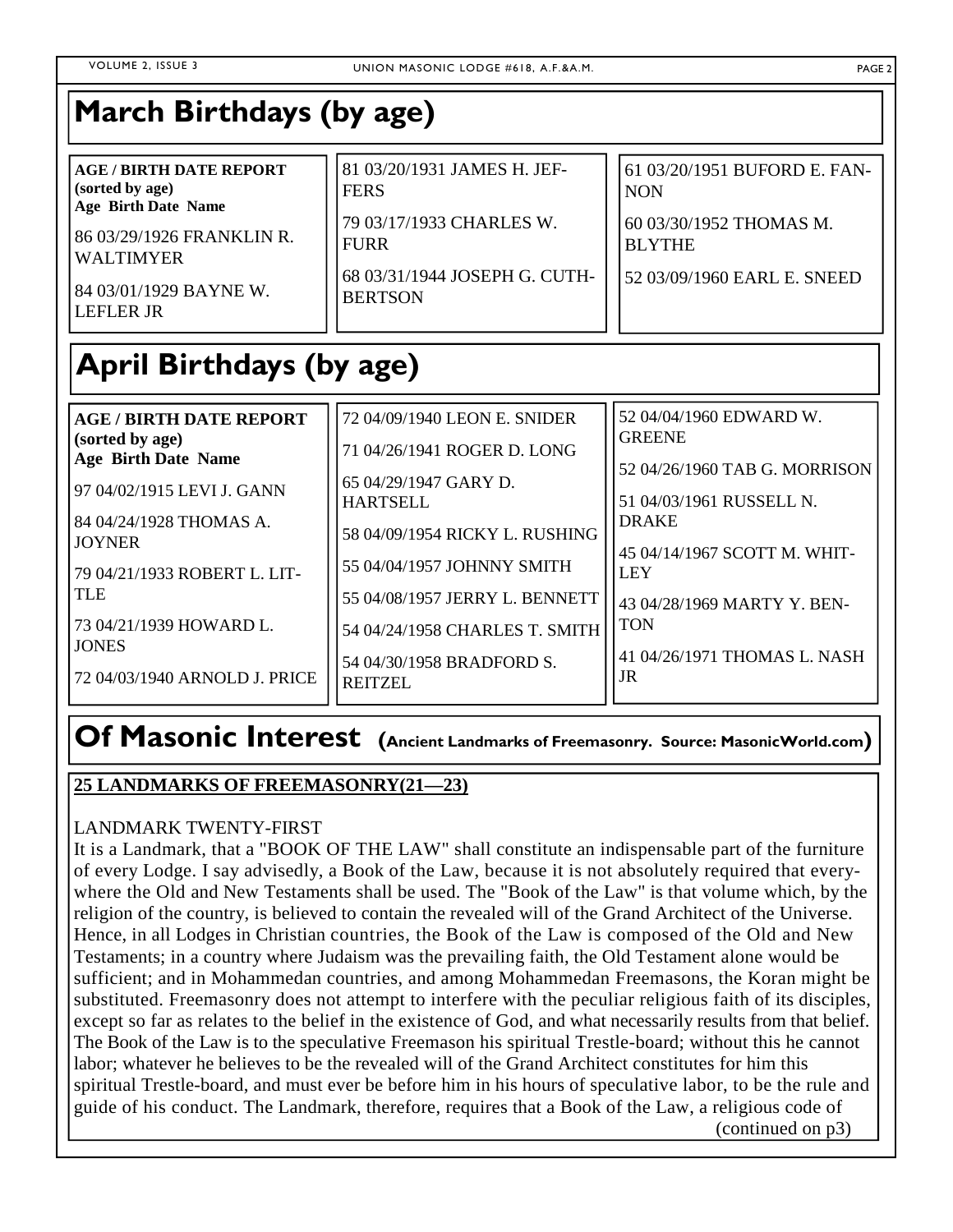#### (continued from p2)

some kind, purporting to be an exemplar of the revealed will of God, shall form an essential part of the furniture of every Lodge.

## LANDMARK TWENTY-SECOND

THE EQUALITY OF ALL MASONS is another Landmark of the Order. This equality has no reference to any subversion of those gradations of rank which have been instituted by the usage of "society." The monarch, the nobleman or the gentleman is entitled to all the influence, and receives all the respect which rightly belong to his exalted position. But the doctrine of Masonic equality implies that, as children of one great Father, we meet in the Lodge upon the level-that on that level we are all traveling to one predestined goal-that in the Lodge genuine merit shall receive more respect than boundless wealth, and that virtue and knowledge alone should be the basis of all Masonic honors, and be rewarded with preferment. When the labors of the Lodge are over, and the brethren have retired from their peaceful retreat, to mingle once more with the world, each will then again resume that social position, and exercise the privileges of that rank, to which the customs of society entitle him.

### LANDMARK TWENTY-THIRD

THE SECRECY OF THE INSTITUTION is another and a most important Landmark. There is some difficulty in precisely defining what is meant by a secret society. If the term refers, as perhaps, in strictly logical language it should, to those associations whose designs are concealed from the public eye, and whose members are unknown, which produce their results in darkness, and whose operations are carefully hidden from the public gaze-a definition which will be appropriate to many political clubs and revolutionary combinations in despotic countries, where reform, if it is at all to be effected, must be effected by stealth-then clearly Freemasonry is not a secret society. Its design is not only publicly proclaimed, but is vaunted by its disciples as something to be venerated-its disciples are known, for its membership is considered an honor to be coveted-it works for a result of which it boasts-the civilization and refinement of man, the amelioration of his condition, and the reformation of his manners.

But if by a secret society is meant-and this is the most popular understanding of the term-a society in which there is a certain amount of knowledge, whether it be of methods of recognition, or of legendary and traditional learning' which is imparted to those only who have passed through an established form of initiation, the form itself being also concealed or esoteric, then in this sense is Freemasonry undoubtedly a secret society. Now this form of secrecy is a form inherent in it, existing with it from its very foundation, and secured to it by its ancient Landmarks. If divested of its secret character, it would lose its identity, and would cease to be Freemasonry. Whatever objections may, therefore, be made to the Institution, on account of its secrecy, and however much some unskillful brethren have been willing in times of trial, for the sake of expediency, to divest it of its secret character, it will be ever impossible to do so, even were the Landmark not standing before us as an insurmountable obstacle; because such change of its character would be social suicide, and the death of the Order would follow its legalized exposure. Freemasonry, as a secret association, has lived unchanged for centuries-as an open society it would not last for as many years.